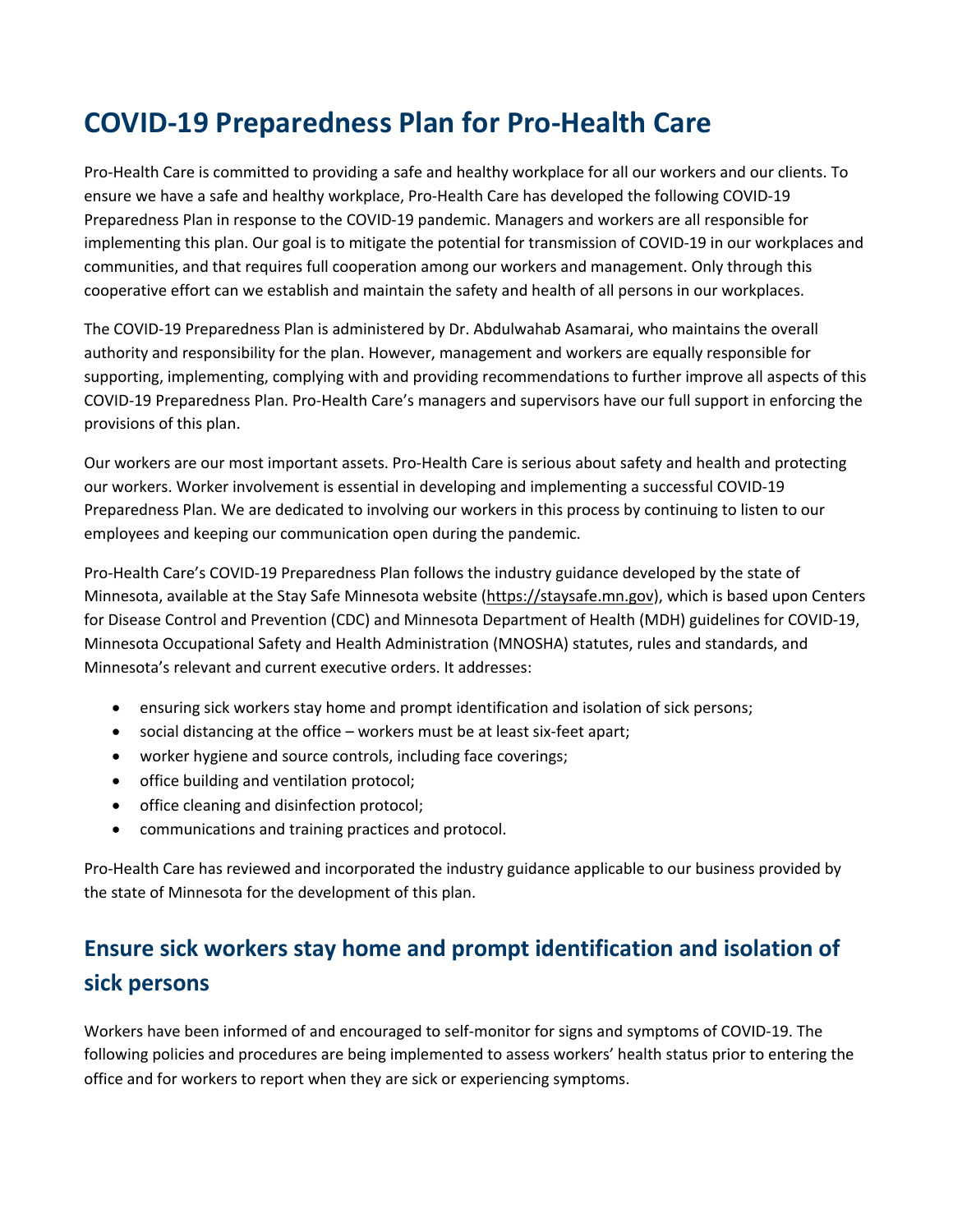- All PCAs must **contact the office immediately** if they are experiencing any of the symptoms of COVID-
	- 19, which may include, but are not limited to:
		- o Fever or chills
		- o Cough
		- o Shortness of breath or difficulty breathing
		- o Muscle or body aches
		- o Headache
		- o New loss of taste or smell
		- o Sore throat
		- o Nausea or vomiting
		- o Diarrhea
- If you work for a client that is not in your household, do NOT enter the client's home if you are experiencing any of the above symptoms. You must contact the office, stay home to self-quarantine, stay away from other people, and contact your health care provider.
- Office manager must monitor the staff and all visitors for signs of illness by asking the following health screening question:
	- o Have you had any of the following symptoms since your last day at work or the last time you were here that you cannot attribute to another health condition?
		- **Fever or feeling feverish?**
		- Chills?
		- A new cough?
		- Shortness of breath?
		- § A new sore throat?
		- New muscle aches?
		- New headache?
		- § New loss of smell or taste?
	- $\circ$  If a worker or a visitor answers "Yes" to any of these questions, they should be advised to go home, stay away from other people, and contact their health care provider.

Pro-Health Care has implemented leave policies that promote workers staying at home when they are sick, when household members are sick, or when required by a health care provider to isolate or quarantine themselves or a member of their household as outlined by the Families First Coronavirus Response Act (FFCRA).

Pro-Health Care has also implemented a policy for informing workers if they have been exposed to a person with COVID-19 at their workplace and requiring them to quarantine for the required amount of time.

In addition, a policy has been implemented to protect the privacy of workers' health status and health information by keeping health information confidential to the essential office staff.

### **Social distancing at the office – at least six-feet apart**

Social distancing of at least six feet will be implemented and maintained between workers and visitors in the office by limiting office workers to three at any time and also limiting visitors to one at a time.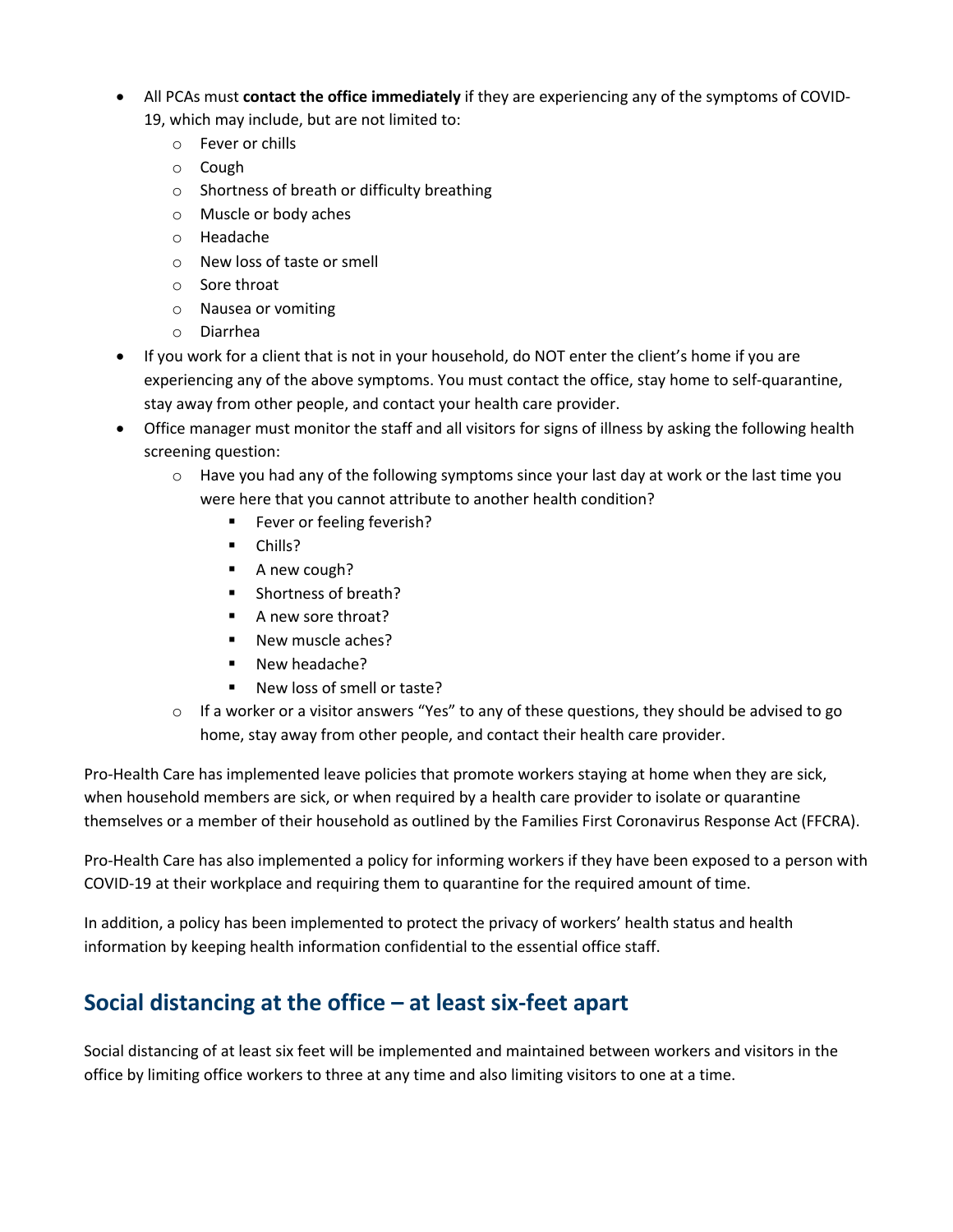#### **Worker hygiene and source controls**

Basic infection prevention measures are being implemented for all workers at all times. Workers are instructed to wash their hands for at least 20 seconds with soap and water frequently throughout the day, but especially at the beginning and end of their shift, prior to any mealtimes and after using the restroom. All visitors to the office are required to wash or sanitize their hands prior to or immediately upon entering the facility. Hand-sanitizer dispensers (that use sanitizers of greater than 60% alcohol) are at entrances so they can be used for hand hygiene in place of soap and water, as long as hands are not visibly soiled. All workers and visitors must wear an appropriate face covering to enter the office.

If a PCA is not working for a person in the same household, the PCA must wear a face covering and gloves when working for the client. Pro-Health Care will provide the necessary PPE that the PCA can pick up at the office during normal business hours.

Workers and all visitors are being instructed to cover their mouth and nose with their sleeve or a tissue when coughing or sneezing, and to avoid touching their face, particularly their mouth, nose and eyes, with their hands. Workers and visitors are expected to dispose of tissues in provided trash receptacles and wash or sanitize their hands immediately afterward. Respiratory etiquette will be demonstrated on posters and supported by making tissues and trash receptacles available to all workers and other persons entering the workplace.

#### **Office building and ventilation protocol**

Operation of the building in which the office is located, includes necessary sanitation, assessment and maintenance of building systems, including water, plumbing, electrical, and heating, ventilation and air conditioning (HVAC) systems. The maximum amount of fresh air is being brought into the workplace, air recirculation is being limited, and ventilation systems are being properly used and maintained. Steps are also being taken to minimize air flow blowing across people.

#### **Office cleaning and disinfection protocol**

Regular practices of cleaning and disinfecting have been implemented, including a schedule for routine cleaning and disinfecting of work surfaces, equipment, tools and machinery, vehicles and areas in the work environment, including restrooms, meeting rooms, and offices. Frequent cleaning and disinfecting is being conducted of hightouch areas, including phones, keyboards, touch screens, door handles, copy machines, etc.

- Workers using the office must disinfect the premise before and after using the office with the provided hypochlorous solution and other disinfectants.
- The meeting room and all surfaces between the room and the main door need to be disinfected immediately after it is used by a visitor.

If a worker or a visitor has symptoms of COVID-19 or has been diagnosed with COVID-19, the office will need to be disinfected as follows: